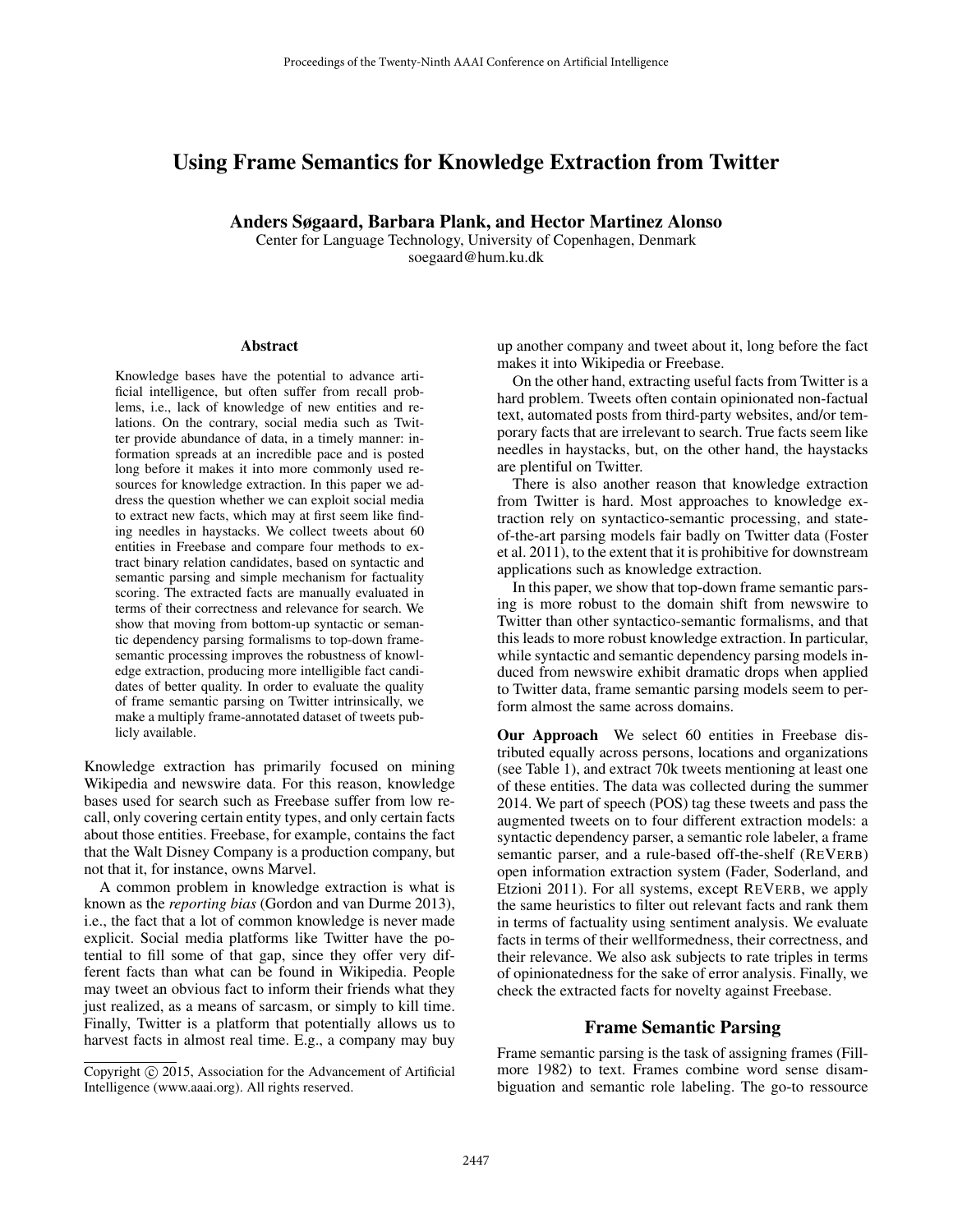|                      | <b>PERSON</b>        |                      | LOCATION          | <b>ORGANIZATION</b> |                       |  |
|----------------------|----------------------|----------------------|-------------------|---------------------|-----------------------|--|
| Kurt Cobain          | Andy Warhol          | Stonehenge           | Kakadu Natl. Park | Opus Dei            | <b>EU</b> Parliament  |  |
| Janis Joplin         | Jean-Michel Basquiat | Ground Zero          | Ningaloo Reef     | Oddfellow           | Monsanto              |  |
| Brian Eno            | Paul Cezanne         | Yellowstone          | Himeji-jo         | Wikileaks           | <b>PETA</b>           |  |
| Miles Davis          | <b>Jeff Koons</b>    | Grand Canyon         | Polonnaruwa       | MI6                 | <b>NRA</b>            |  |
| Amy Winehouse        | Frida Kahlo          | <b>Mount Everest</b> | Hampi             | Freemasons          | Pixar                 |  |
| Peter Greenaway      | James Dean           | Mount Fuji           | Angkor Wat        | Greenpeace          | Disney                |  |
| Rainer W. Fassbinder | Lana Turner          | Acropolis            | Ha Long Bay       | Vanderbilt          | Microsoft             |  |
| Kenneth Anger        | Rita Hayworth        | Clonmacnoise         | Skogskyrkogården  | <b>NSA</b>          | <b>General Motors</b> |  |
| Man Ray              | Elizabeth Taylor     | Pompeii              | Christiansø       | <b>FBI</b>          | Procter&Gamble        |  |
| David Lynch          | Marlon Brando        | Ayers Rock           | Lunenburg         | <b>CIA</b>          | Walmart               |  |

Table 1: Entity seeds used in our experiments. Shaded cells not discovered in Twitter

is FrameNet, a taxonomy of manually identified generalpurpose frames for English. Each frame comes with a set of lemmas (with POS), called lexical units, whose associated word forms can potentially trigger the given frame. These word forms are called *targets*. Each frame definition also includes core and peripheral roles, such as participants and attributes, called the *arguments* of the frames. Frame semantic parsing can be thought of as the problem of deciding whether a word form triggers a frame in a specific context, what frame that would be, and what arguments are expressed by what parts of the context (if at all).

FrameNet also includes a set of 139K lexicographic exemplar sentences. This amounts to 3.1M words. The examples primarily come from the British National Corpus. Another resource is the data from the SemEval 2007 shared task on semantic role labeling.<sup>1</sup> This data comes from bureaucratic texts and newswire and consists of 43.3K training sentences, as well as development and test data. The SE-MAFOR system used in our experiments below was trained on the FrameNet exemplar sentences and the SemEval 2007 data. All the data is available on the FrameNet websites.<sup>2</sup>

This paper argues that frame semantics is particularly appropriate for the semantic analysis of text on Twitter. Since the vast majority of annotated parsing ressources come from newswire and related domains, the quality of linguistic analysis on Twitter typically depends on the cross-domain robustness of our models. One of the key differences between newswire and Twitter is the differences in how people use determiners, capitalization, function words and punctuation. The intuition behind this paper is that while these are important signals for parsing models predicting complete structures (connecting all words in a sentence or a post), these tokens are less important for frame semantic parsing, producing only partial structures.

In support of this argument, we present downstream results for knowledge extraction using frame semantics, but we would also like to provide intrinsic evaluations of frame semantic parsing models induced from newswire on Twitter data. Since such data is not available, we present our own frame semantic annotations of Twitter below.

| <b>But</b><br>۰<br>н.                                        | in<br>$\overline{2}$          | any<br>3 | case<br>4                  | Ш<br>5 | suppose<br>6    | you<br>$\overline{7}$ | will<br>8 | not<br>9 | let<br>10 | it.<br>11 | away<br>12 | for<br>13 | some<br>14 |
|--------------------------------------------------------------|-------------------------------|----------|----------------------------|--------|-----------------|-----------------------|-----------|----------|-----------|-----------|------------|-----------|------------|
| days<br>15<br>case <b>III</b>                                | ?<br>16<br>suppose <b>III</b> |          | let III<br>will <b>III</b> |        | days <b>III</b> |                       |           |          |           |           |            |           |            |
| Select frame<br>Frame                                        |                               |          |                            |        |                 |                       |           |          |           |           |            |           | Naxt       |
| $\checkmark$<br>Instance<br>Reasoning<br>Containers<br>Trial |                               |          |                            |        |                 |                       |           |          |           |           |            |           | H          |

Figure 1: Browser-based annotation interface.

#### Annotations

We present Twitter data annotated with frames from FrameNet 1.5. Rather than annotating raw text from scratch, we chose to annotate the development and evaluation splits of an annotated Twitter corpus used in previous studies (Ritter et al. 2011; Derczynski et al. 2013).<sup>3</sup> The splits are those provided by (Derczynski et al. 2013).

We created a software for frame semantic annotation of POS tagged text with a web browser interface. The software pre-annotates the text with possible frames that annotators select from drop-down menus. The arguments are identified by the index of their head word. Annotators were asked to focus on core roles, and only provide peripheral roles when they played prominent roles in the sentence. See Figure 1 for a screen dump.

All tweets in the corpus were annotated by the same three annotators. Rather than adjudicating between these annotators to arrive at a single gold standard, we compute figures for all three annotations in our experiments below, motivated by recent arguments that adjudication biases evaluation (Plank, Hovy, and Søgaard 2014). In order to make tables easier to read, we provide averages over the three annotators when we report our results below.

Note that one difference between the exemplar sentences and the SemEval 2007 data on the one hand, and our annotations on the other hand, is that frames and their arguments may potentially go across sentence boundaries. Here is a nice example:

<sup>1</sup> http://nlp.cs.swarthmore.edu/semeval/tasks/task19/

<sup>2</sup> https://framenet.icsi.berkeley.edu/

<sup>&</sup>lt;sup>3</sup>https://github.com/aritter/twitter\_nlp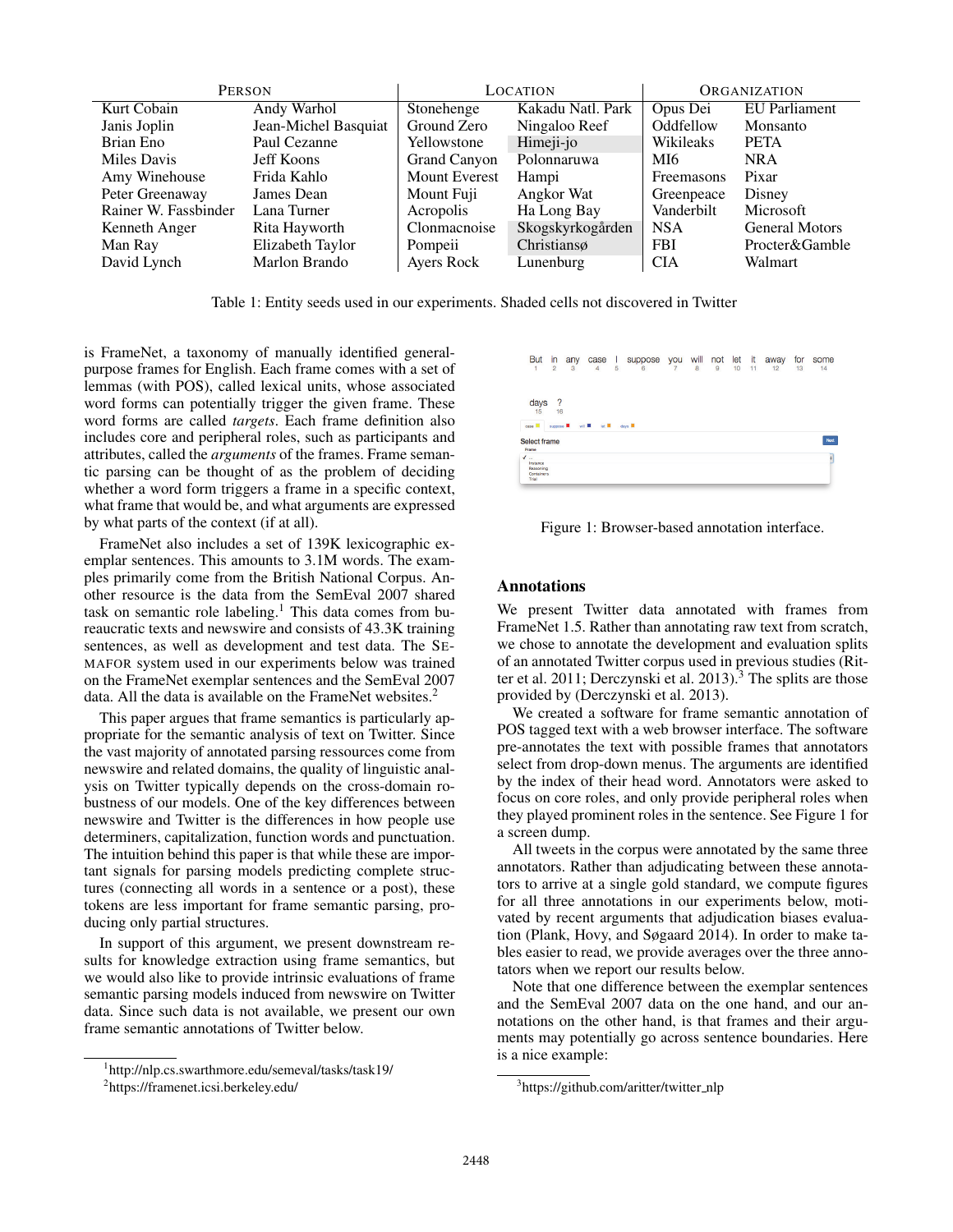(1) Funniest thing  $I_{Hearer}$  heard $_{Hear}$  this week. Wingo telling me and wood. "I'm scared $_{Message}$ ."

Here, *heard* is the target evoking the frame, in this case the frame HEAR. This frame has two explicit arguments, a hearer and a message. The speaker is not explicit in this case.

The inter-annotator agreements were high between our annotators. The target identification  $F_1$  scores ranged between 91.76 and 95.60, and the frame identification  $F_1$ scores between 83.05 and 85.44. See §4 for these metrics.

# Parser

The SEMAFOR system (Das et al. 2010) uses a small set of rules to identify potential targets. Targets must appear in the lexicon or the annotated training data. The system also disregards all prepositions, which is a potential source of error (see §4). The frame identification step predicts a frame given a word form in context with the triggering lemma as a hidden variable, using logistic regression. Note that (Das et al. 2010) make a strong independency assumption, predicting frames independently of each other. Given a list of identified frames, SEMAFOR identifies arguments by another loglinear model, given a sentence, a target, a frame, an argument and a candidate span. SEMAFOR subsequently enforces that arguments of the same frame cannot have overlapping spans, by reranking. This is a potential source of error in our case, since our annotators were allowed to assign multiple roles (of the same frame) to the same tokens. We use an in-house Twitter-adapted POS tagger.

### Results

We evaluate the performance of SEMAFOR on our annotated Twitter data using various metrics, previously introduced in (Das et al. 2010). All scores are averages over the three annotations. TARGET IDENTIFICATION is the  $F_1$  score balancing how many frame-envoking tokens the system predicts to be triggers, and how often the system is right in predicting a token to envoke a frame. FRAME IDENTIFICATION is basically the labeled  $F_1$  score, which in addition to TARGET IDENTIFICATION requires also getting the frame label right. Our ARGUMENT IDENTIFICATION  $F_1$  metric is a little different from the metric in (Das et al. 2010), in measuring the system's ability to predict arguments irrespectively of getting the frame label right. The reason for this choice is that we asked annotators to focus mainly on core roles, and only supply peripheral roles if they felt they were important. The exact frame matching  $F_1$  scores, including exactly matching all arguments, range between 20.26 and 25.96 on RITTER-EVAL across our three annotators.

Note that these results are surprisingly comparable to previously reported results on newswire-like text; cf. line 4. (Das et al. 2010) obtain a target identification  $F_1$  score of 79.21, a frame identification  $F_1$  score of 61.44, and an exact frame matching score of 46.49. While results are obviously not directly comparable, this suggests, exact frame matching aside, that there is little or no cross-domain loss for frame semantics. The relative robustness across domains of frame semantic parsing is in sharp contrast to syntactic parsing (Foster et al. 2011). However, compared to inter-annotator agreement (IAA; line 1), there is still room for improvement.

# Knowledge Extraction

# Data

Our dataset consists of tweets containing one of a set of 60 pre-defined entities (20 persons, 20 locations, and 20 organizations). We queried Twitter over the course of a few days to extract tweets containing any of those entities. This resulted in a corpus of 70,000 tweets. Three entities never occurred in the search results. The tweets were then POS-tagged with a Twitter-adapted POS tagger (Derczynski et al. 2013)<sup>4</sup> and passed on to four different extraction systems, described below.

### Extraction Systems

Dependency Parsing Our dependency parser is the graph-based parser of (Bohnet 2010), available as part of MATE-TOOLS.<sup>5</sup> We use default parameters. In extraction, we only consider verbs with two outgoing dependencies labeled as subject, object or predicate. These can be long-distance dependencies, and we therefore expect a graph-based parser to perform better than a transition-based parser on this task (McDonald and Nivre 2007).

Semantic Role Labeling We use the semantic role labeler described in (Björkelund et al. 2010), which is also distributed as part of MATE-TOOLS. In extraction, we only consider ARG0, ARG1 and ARG2 relations.

Frame Semantic Parsing We use *Semafor* (see §*Frame semantics*).

Rule-based Extraction. As a baseline and sanity check, we also ran the rule-based relation extraction system REVERB out of the box (Fader, Soderland, and Etzioni 2011). This system identifies relations that satisfy a series of syntactic and lexical constraints, and assigns as arguments the surrounding noun phrases. The relations are scored by a confidence function that uses logistic regression trained on a set of relations extracted from Wikipedia and labelled as correct or incorrect.

For all systems, we disregard triples with arguments headed by stop words. In the extraction step, we also disregard modifiers, keeping only the head word, with the exception of multi-word proper nouns referring to named entities.

### Extraction

We apply various heuristics to whittle down the stream of extracted candidates. We require (i) that the first argument of the extracted triple is one of the 60 target entities, (ii) that the

<sup>&</sup>lt;sup>4</sup>This tagger is slightly different from the one used in the intrinsic evaluation, e.g., it is also trained on RITTER-TEST. Therefore, we could not use this tagger in the frame semantic parsing experiments.

<sup>5</sup> https://code.google.com/p/mate-tools/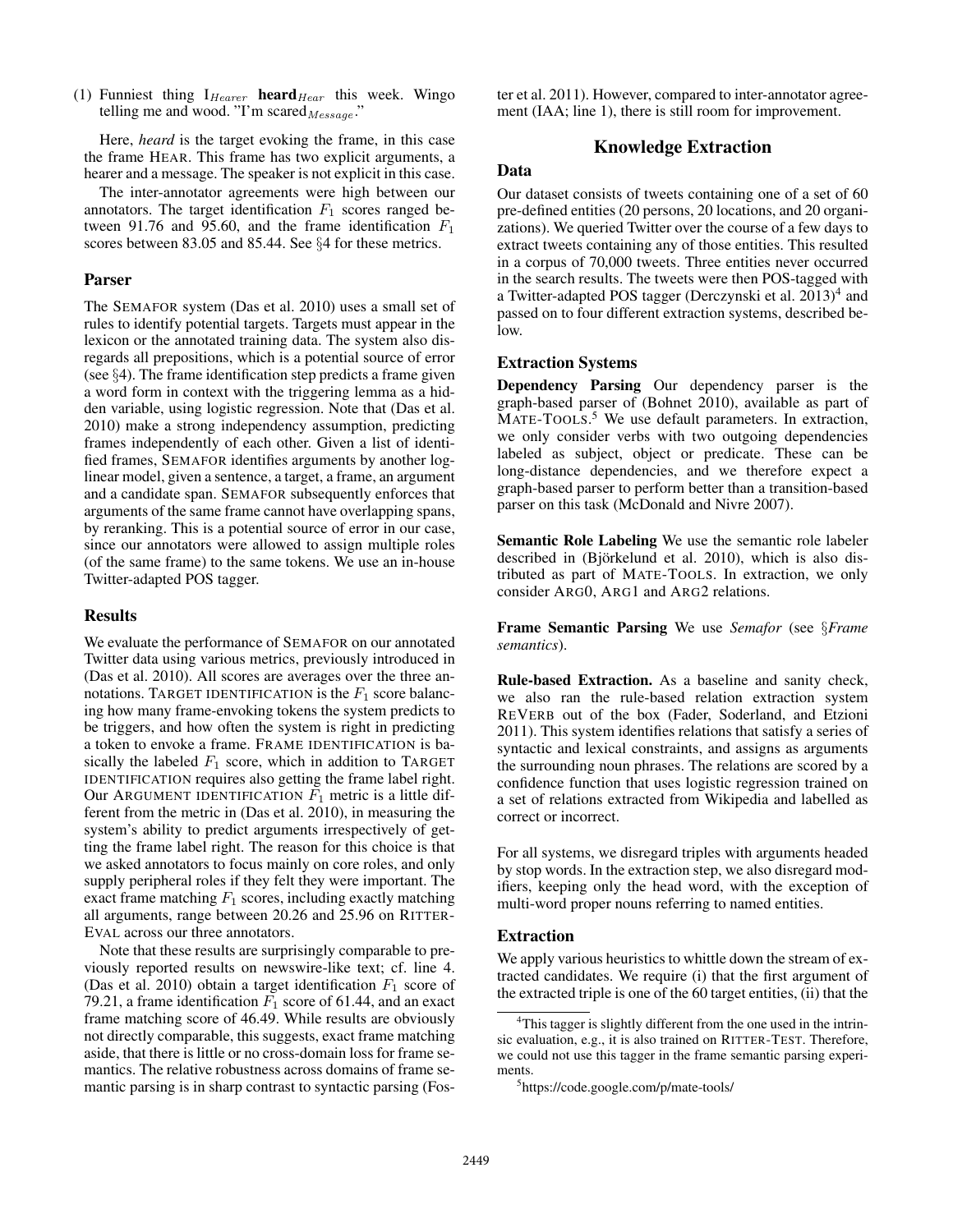| Data        | <b>SYSTEM</b> | TARGET IDENT $(F_1)$ | FRAME IDENT $(F_1)$ | ARG IDENT $(F_1)$ |
|-------------|---------------|----------------------|---------------------|-------------------|
|             | IA A          | 95.3                 | 84.5                |                   |
| RITTER-TEST | SEMAFOR-O     | 78.4                 | 58.3                | 66.5              |
|             | SEMAFOR-W     | 81.9                 | 62.                 |                   |
| SEMEVAL-07  | SEMAFOR-O     | 79.2                 | 61.4                | 46.:              |

Table 2: SEMAFOR results on Twitter data w/o gold POS tags, compared to results on newswire (SEMEVAL-07). Note the small drop from line 4 (newswire) to line 2 (Twitter). Same metrics as (Das et al. 2010). FRAME IDENTIFICATION and ARGUMENT IDENTIFICATION are exact matching scores.

most frequent sense of the verb has the super sense *stative*, *possession*, *competition* or *creation* according to Princeton WordNet, and (iii) that none of the arguments are stop words (closed class items). We then extract triples made up of a verb and the head words of the two arguments, e.g., *compose(Brian Eno, music)*, and evaluate whether they express true and relevant facts (here: BRIAN ENO COMPOSES MU-SIC).

The triples are then ranked as follows: Given a sample of tweets labeled as positive, negative, and neutral, we collapse the positive and negative classes into one class and train a logistic regression classifier to score tweets with respect to neutrality (which we use as a proxy for factuality). We use the labeled data from the SemEval 2013 shared task on sentiment analysis on Twitter and the same feature model as the second best system in the shared task.

We present examples of extracted facts by the different systems, with different verb types, and their predicted sentiment scores in Table 3. The sentiment scores (NEUTRAL-ITY) are the confidence estimates of the binary logistic regression model that the tweet is neutral with respect to polarity. Note that facts where the target word is the second argument, are discarded in the extraction step.

### Evaluation

We had three professional annotators (cf. Table 4) annotate the top 100 fact candidates from each system. The facts were rated as INTELIGIBLE, TRUE, OPINIONATED and RELE-VANT. If a fact was said to be uninteligible, annotators were not asked to annotate whether it was true, opinionated or relevant. TRUE and RELEVANT almost correspond to *accuracy* and *usefulness* in (Mayfield et al. 2012), but note that we ignore recall, since we only consider Twitter a supplementary resource for knowledge extraction.

#### Results

The results are presented in Table 4. With syntactic parsing, about 63% of the extracted facts are inteligible. Out of these, 83% were judged to be true. 12% were judged as opinionated, and 87% as relevant for knowledge extraction. This means that in total 53/100 facts were true and inteligible facts that could be put in a knowledge base. For semantic role labeling, results are a little better; and for frame semantics, even better, with 58/100 facts being true *and* inteligible. The professional annotators' ranking of

the systems is clear across all metrics: FRAMES≺SRL≺SYNTAX≺REVERB. The difference in inteligibility going from semantic-role labeling to frame semantic parsing *is* statistically significant ( $p \sim 0.01$ , computed using Wilcoxon's test). Note that the reduction in uninteligible facts is more than 20%.

Generally, our sentiment analysis models succesfully filters out most of the opinionated facts. This classifier, as mentioned above, is a simple logistic regression classifier trained on a bag-of-words model. We expect there to be considerable room for improvement, introducing more sophisticated sentiment analysis models.

We note that while frame semantic parsing is more robust than the other parsing models, it seems to extract (proportionally) fewer true facts. We currently do not have an explanation for this observation.

### Freebase Coverage

We also tested whether the extracted facts were already in Freebase. Obviously, the names of the relations we identify are not those of Freebase relations, but it was easy, on the other hand, to see how many entity pairs in our triples were paired in Freebase. While the 60 target entities were all in Freebase, less than 1% of the entity pairs we found with dependency parsing were in Freebase, whereas 41% of the second argument entities were in Freebase (10% were in Princeton WordNet).

# Error Analysis

## POS Tagging and Parsing Errors

For error analysis, we asked one of our annotators to also judge whether unintelligible triples were likely to be due to POS tagging errors. In about half of the cases, the annotator found this to be the likely cause of error. The predicted head nouns included *gets, teary, could, available*, and *must*. The remaining unintelligible facts seemed to be either due to parsing errors such as DAVID LYNCH GETS GAME, where *game* was falsely predicted to be an object of *gets*, or due to metaphor, such as in NSA IS BAZAR.

#### Extraction Errors

Our extraction pipeline makes a number of controversial assumptions at present. First, we do not try to disambiguate the argument words in the extracted triples. The fact POM-PEII IS A MOVIE is true, but obviously not of Pompeii, the location. Only extracting head words as arguments also introduces potential information loss. Consider, for example, the sentence: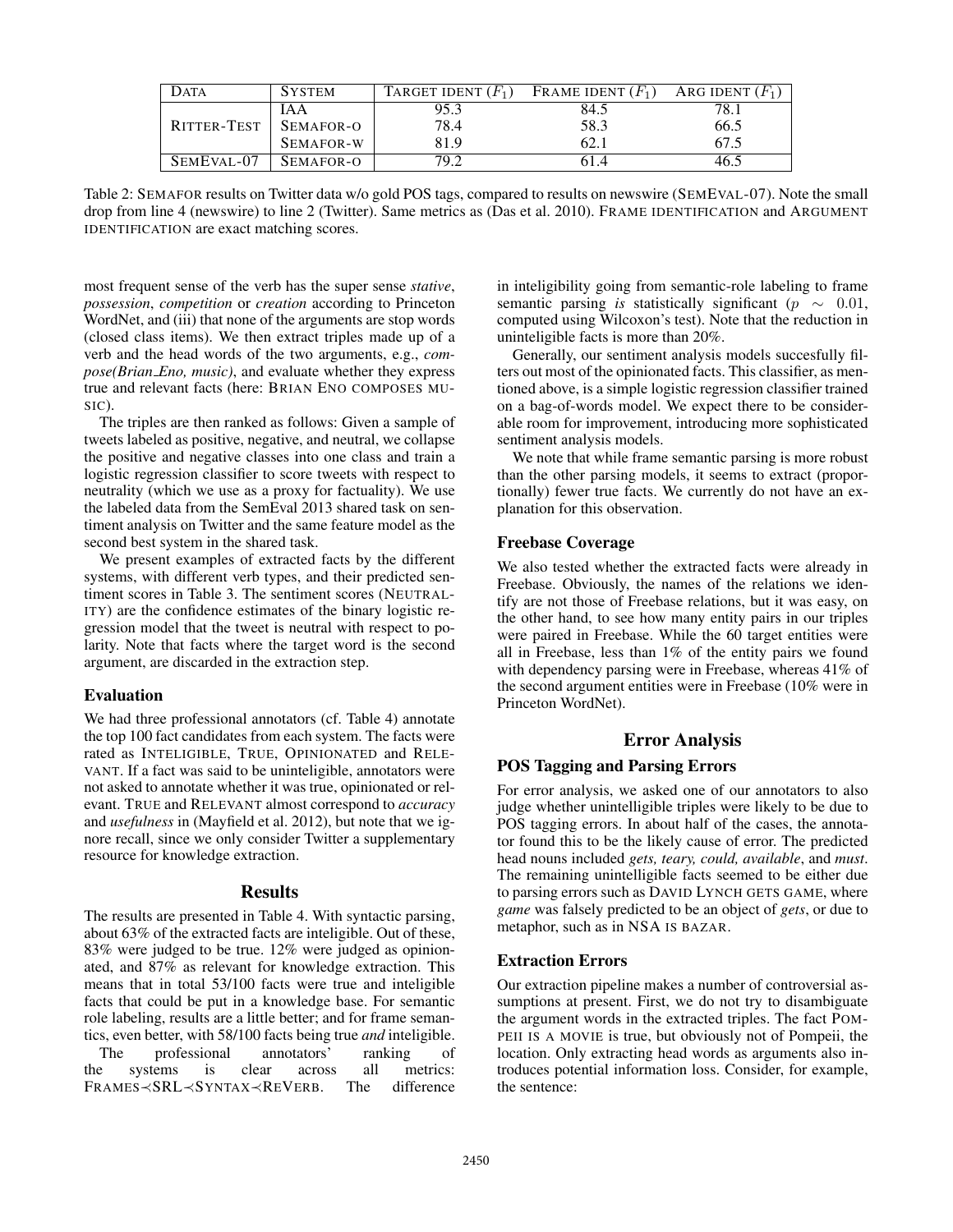| <b>SYSTEM</b> | <b>VERB SENSE</b> | <b>EXAMPLE</b>                                | <b>NEUTRALITY</b> |
|---------------|-------------------|-----------------------------------------------|-------------------|
| <b>SYNTAX</b> | v.stative         | publish (Wikileaks, mails)                    | 0.95              |
|               | v.creation        | paint(Andy Warhol, Debbie Harry)              | 0.91              |
|               | v.change          | start(David Lynch, transcendental meditation) | 0.97              |
|               | v.stative         | is(NSA, enemy)                                | 0.05              |
|               | v.social          | joins (Al Qaeda, Greenpeace)                  | 0.02              |
| SRL.          | v.possession      | sell(Wallmart, pillows)                       | 0.95              |
|               | v.creation        | produce(Brian Eno, "The Unforgettable Fire")  | 0.95              |
|               | v.possession      | finance(CIA, Afghan Muhajideen)               | 1.00              |
|               | v.motion          | send(Greenpeace,ship)                         | 0.89              |
|               | v.communication   | interrupt(Pharrell, Jeff Koons)               | 0.20              |

Table 3: Example candidate facts. Gray-shaded parts violate our extraction heuristics. <sup>∗</sup>: From *Pompeii is the best song.*

|               | <b>SELECTION</b> | <b>INTELIGIBLE</b> | True | <b>OPINIONATED</b> | <b>RELEVANT</b> |
|---------------|------------------|--------------------|------|--------------------|-----------------|
| <b>SYNTAX</b> | All              | 0.63               | 0.53 | 0.08               | 0.55            |
|               | Inteligible      |                    | 0.83 | 0.12               | 0.87            |
| <b>SRL</b>    | All              | 0.71               | 0.54 | 0.12               | 0.58            |
|               | Inteligible      |                    | 0.76 | 0.17               | 0.82            |
| <b>FRAMES</b> | All              | 0.77               | 0.58 | 0.14               | 0.66            |
|               | Inteligible      |                    | 0.76 | 0.18               | 0.86            |
| <b>REVERB</b> | All              | 0.64               | 0.39 | 0.23               | 0.42            |
|               | Inteligible      |                    | 0.61 | 0.36               | 0.65            |

Table 4: Human judgments.

(1) Pompeii is the nicest place in Italy.

Here we can only extract the fact that POMPEII IS A PLACE, not POMPEII IS IN ITALY.

### Judgment Noise

The human judgments are obviously not in perfect agreement. Some annotators may not know that POMPEII IS A MOVIE, for example. Some triples may be inherently ambiguous, such as POMPEII IS A DISASTER, which can be a true fact about a location, or an opinionated statement about a movie or a song.

# Related Work

There has to the best of our knowledge been no previous work on relation extraction from Twitter, but a fair amount of work on event extraction exists. (Benson, Haghighi, and Barzilay 2011) use distant supervision in the form of a concert calendar to extract (concert) events from Twitter. (Becker et al. 2012) query Twitter and other social media platforms to automatically build event descriptions. In the same vein, (Balahur and Tanev 2013) discuss how to find tweets relevant to real-world events from the news.

Since tweets often describe events (here and now), the focus on event extraction rather than knowledge extraction is unsurprising. We believe, however, that our results in this paper indicate that Twitter is potentially an invaluable resource for knowledge extraction.

#### Conclusion

In this paper, we investigate knowledge extraction from Twitter. We use four different approaches to extracting facts

about 60 entities in Freebase, and evaluate them along several dimensions. We find that given correct syntactic analysis we can extract true and relevant knowledge that is *not* already in Freebase with high precision. However, for most systems about two out of three triples were judged unintelligible, due to poor POS tagging and dependency parsing. We show that frame semantics provides more robust results, reducing more than 20% of the errors due to unintelligibility.

#### Acknowledgements

We would like to thank the anonymous reviewers for valuable comments and feedback. This research is funded by the ERC Starting Grant LOWLANDS No. 313695, as well as by the Danish Research Council Grant No. 1319-00123.

# References

Balahur, A., and Tanev, H. 2013. Detecing event-related links and sentiments from social media texts. In *ACL*.

Becker, H.; Iter, D.; Naaman, M.; and Gravano, L. 2012. Identifying content for planned events across social media sites. In *WSDM*.

Benson, E.; Haghighi, A.; and Barzilay, R. 2011. Event discovery in social media feeds. In *ACL*.

Björkelund, A.; Bohnet, B.; Hafdell, L.; and Nugues, P. 2010. A high-performance syntactic and semantic dependency parser. In *COLING*.

Bohnet, B. 2010. Top accuracy and fast dependency parsing is not a contradiction. In *COLING*.

Das, D.; Schneider, N.; Chen, D.; and Smith, N. 2010. Probalistic frame-semantic parsing. In *NAACL*.